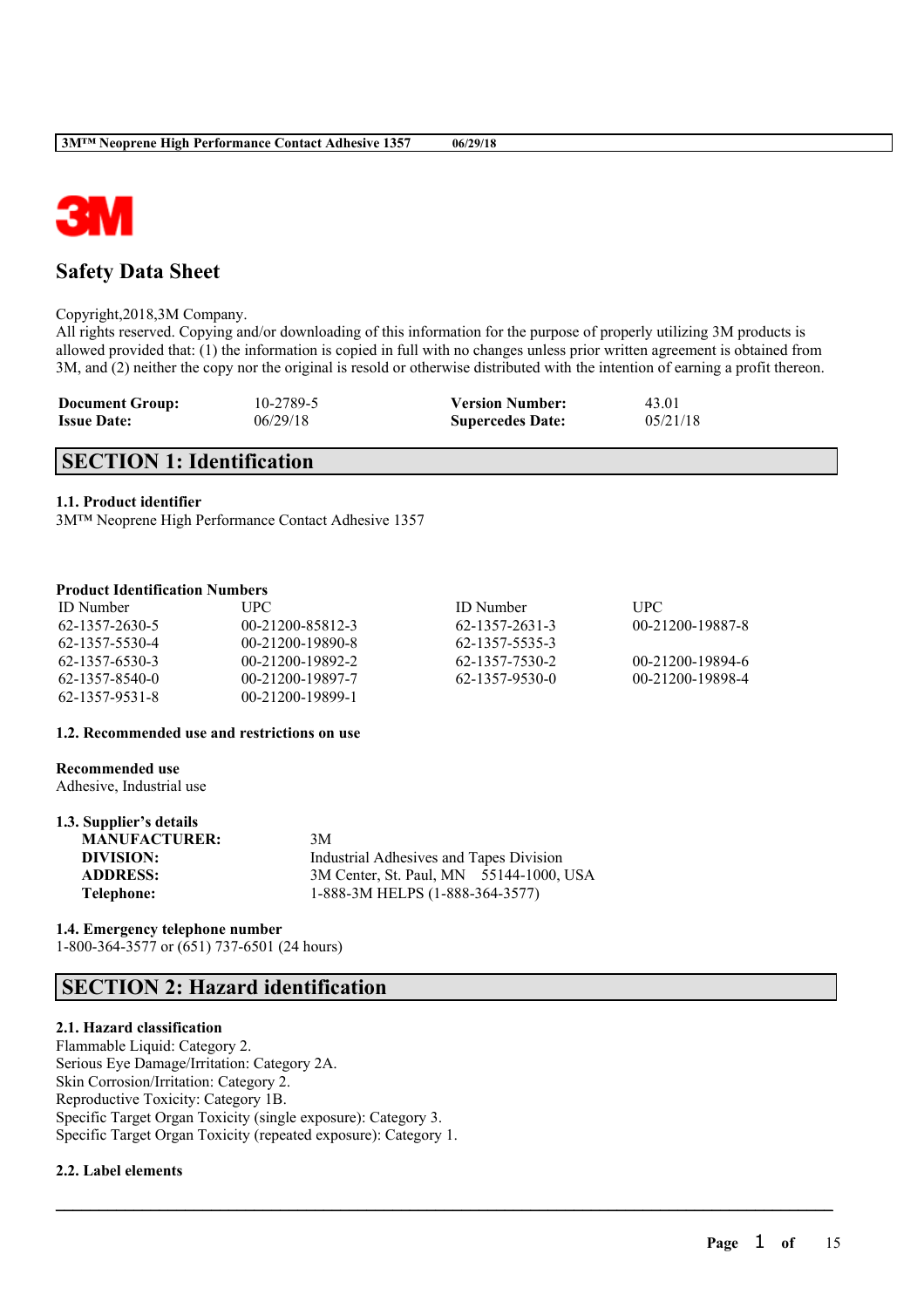# **Signal word**

Danger

### **Symbols**

Flame | Exclamation mark | Health Hazard |

## **Pictograms**



**Hazard Statements** Highly flammable liquid and vapor.

Causes serious eye irritation. Causes skin irritation. May cause drowsiness or dizziness. May damage fertility or the unborn child.

Causes damage to organs through prolonged or repeated exposure: nervous system | sensory organs |

### **Precautionary Statements**

## **Prevention:**

Obtain special instructions before use. Do not handle until all safety precautions have been read and understood. Keep away from heat/sparks/open flames/hot surfaces. - No smoking. Ground/bond container and receiving equipment. Use only non-sparking tools. Take precautionary measures against static discharge. Keep container tightly closed. Use explosion-proof electrical/ventilating/lighting equipment. Do not breathe dust/fume/gas/mist/vapors/spray. Use only outdoors or in a well-ventilated area. Wear protective gloves and eye/face protection. Do not eat, drink or smoke when using this product. Wash thoroughly after handling.

### **Response:**

IF INHALED: Remove person to fresh air and keep comfortable for breathing.

IF ON SKIN (or hair): Take off immediately all contaminated clothing. Rinse skin with water/shower.

IF IN EYES: Rinse cautiously with water for several minutes. Remove contact lenses, if present and easy to do. Continue rinsing.

If eye irritation persists: Get medical advice/attention.

If skin irritation occurs: Get medical advice/attention.

Wash contaminated clothing before reuse.

IF exposed or concerned: Get medical advice/attention.

In case of fire: Use a fire fighting agent suitable for flammable liquids such as dry chemical or carbon dioxide to extinguish.

 $\mathcal{L}_\mathcal{L} = \mathcal{L}_\mathcal{L} = \mathcal{L}_\mathcal{L} = \mathcal{L}_\mathcal{L} = \mathcal{L}_\mathcal{L} = \mathcal{L}_\mathcal{L} = \mathcal{L}_\mathcal{L} = \mathcal{L}_\mathcal{L} = \mathcal{L}_\mathcal{L} = \mathcal{L}_\mathcal{L} = \mathcal{L}_\mathcal{L} = \mathcal{L}_\mathcal{L} = \mathcal{L}_\mathcal{L} = \mathcal{L}_\mathcal{L} = \mathcal{L}_\mathcal{L} = \mathcal{L}_\mathcal{L} = \mathcal{L}_\mathcal{L}$ 

### **Storage:**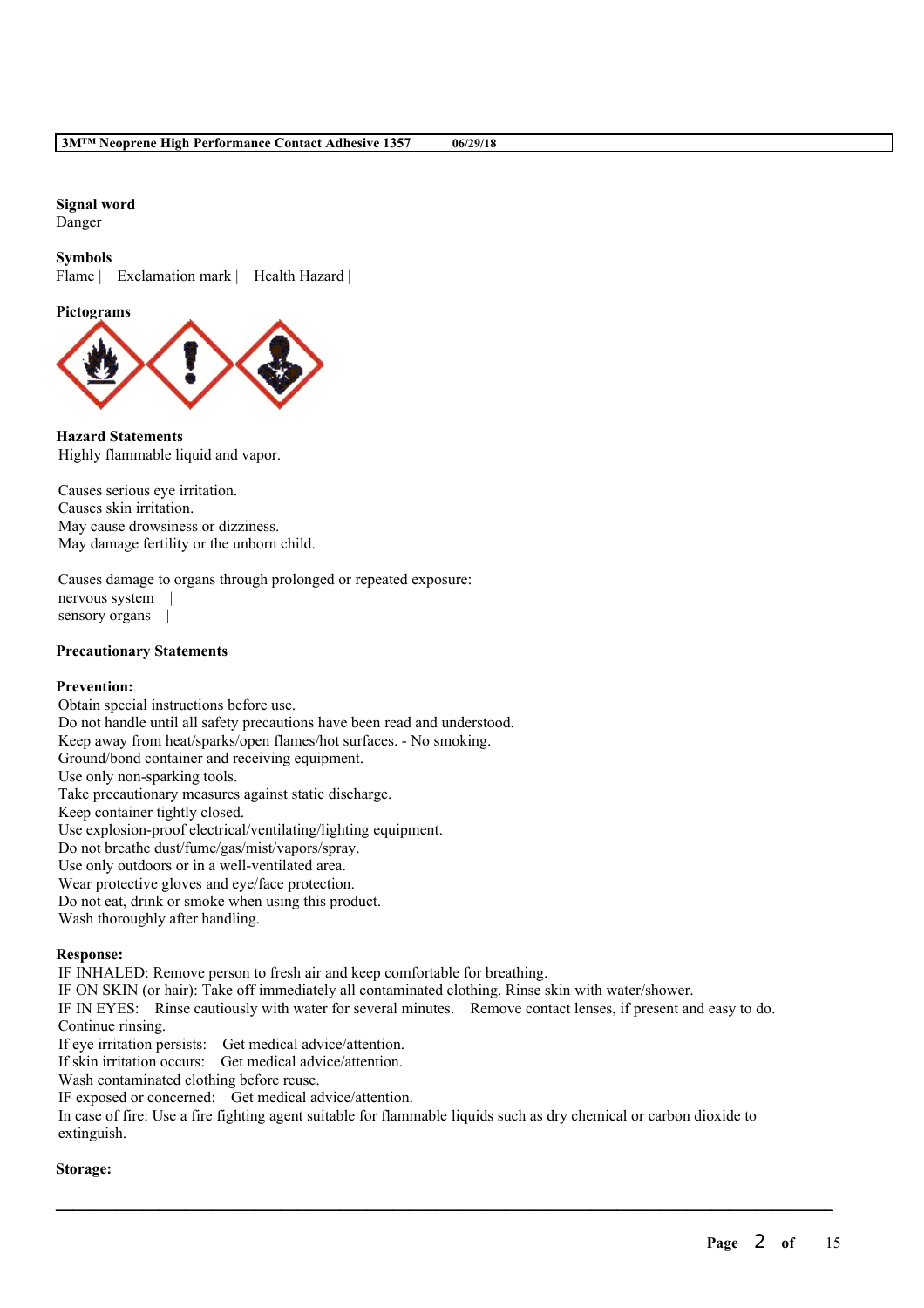Keep cool. Keep container tightly closed. Store locked up in a well-ventilated place.

### **Disposal:**

Dispose of contents/container in accordance with applicable local/regional/national/international regulations.

# **SECTION 3: Composition/information on ingredients**

| Ingredient                | <b>C.A.S. No.</b> | $%$ by Wt               |
|---------------------------|-------------------|-------------------------|
| <b>Magnesium Resinate</b> | 68037-42-3        | 5 - 10 Trade Secret *   |
| Petroleum Distillate      | 64741-84-0        | 20 - 50 Trade Secret *  |
| n-Hexane                  | $110 - 54 - 3$    | 5 - 20 Trade Secret *   |
| Acetone                   | $67-64-1$         | 10 - 30 Trade Secret *  |
| Polychloroprene           | 9010-98-4         | 7 - 13 Trade Secret *   |
| Methyl Ethyl Ketone       | 78-93-3           | 7 - 13 Trade Secret *   |
| Toluene                   | 108-88-3          | $<$ 10 Trade Secret $*$ |
| Rosin                     | 8050-09-7         | $\leq$ 1 Trade Secret * |
| Zinc Oxide                | 1314-13-2         | 0.1 - 1 Trade Secret *  |

\*The specific chemical identity and/or exact percentage (concentration) of this composition has been withheld as a trade secret.

# **SECTION 4: First aid measures**

### **4.1. Description of first aid measures**

### **Inhalation:**

Remove person to fresh air. If you feel unwell, get medical attention.

### **Skin Contact:**

Immediately wash with soap and water. Remove contaminated clothing and wash before reuse. If signs/symptoms develop, get medical attention.

### **Eye Contact:**

Immediately flush with large amounts of water. Remove contact lenses if easy to do. Continue rinsing. Get medical attention.

### **If Swallowed:**

Rinse mouth. If you feel unwell, get medical attention.

### **4.2. Most important symptoms and effects, both acute and delayed**

See Section 11.1. Information on toxicological effects.

## **4.3. Indication of any immediate medical attention and special treatment required**

Not applicable

# **SECTION 5: Fire-fighting measures**

### **5.1. Suitable extinguishing media**

In case of fire: Use a fire fighting agent suitable for flammable liquids such as dry chemical or carbon dioxide to extinguish.

 $\mathcal{L}_\mathcal{L} = \mathcal{L}_\mathcal{L} = \mathcal{L}_\mathcal{L} = \mathcal{L}_\mathcal{L} = \mathcal{L}_\mathcal{L} = \mathcal{L}_\mathcal{L} = \mathcal{L}_\mathcal{L} = \mathcal{L}_\mathcal{L} = \mathcal{L}_\mathcal{L} = \mathcal{L}_\mathcal{L} = \mathcal{L}_\mathcal{L} = \mathcal{L}_\mathcal{L} = \mathcal{L}_\mathcal{L} = \mathcal{L}_\mathcal{L} = \mathcal{L}_\mathcal{L} = \mathcal{L}_\mathcal{L} = \mathcal{L}_\mathcal{L}$ 

### **5.2. Special hazards arising from the substance or mixture**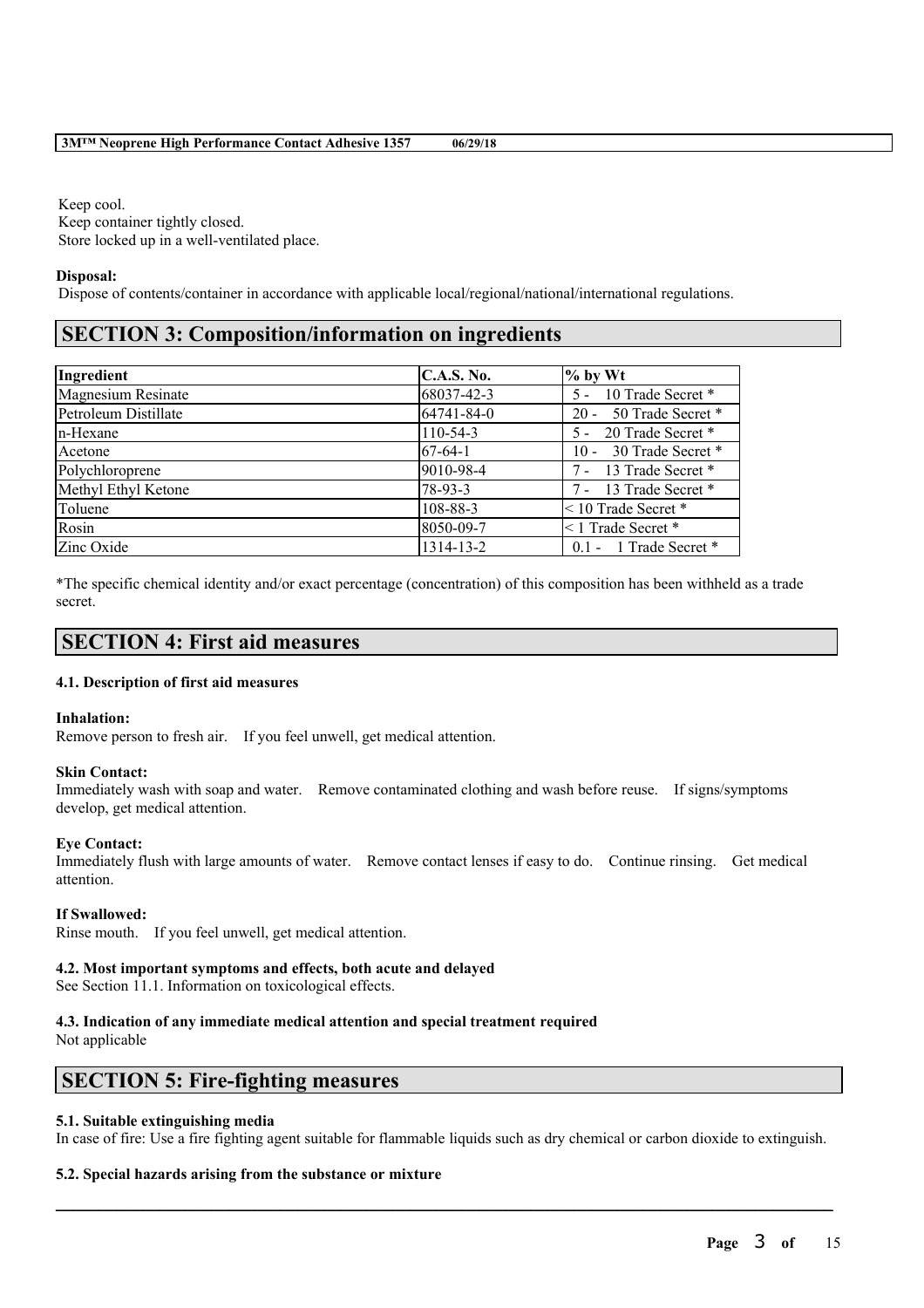Closed containers exposed to heat from fire may build pressure and explode.

### **Hazardous Decomposition or By-Products**

| <b>Substance</b>  | Condition         |
|-------------------|-------------------|
| Aldehydes         | During Combustion |
| Hydrocarbons      | During Combustion |
| Carbon monoxide   | During Combustion |
| Carbon dioxide    | During Combustion |
| Hydrogen Chloride | During Combustion |
|                   |                   |

### **5.3. Special protective actions for fire-fighters**

Water may not effectively extinguish fire; however, it should be used to keep fire-exposed containers and surfaces cool and prevent explosive rupture. Wear full protective clothing, including helmet, self-contained, positive pressure or pressure demand breathing apparatus, bunker coat and pants, bands around arms, waist and legs, face mask, and protective covering for exposed areas of the head.

# **SECTION 6: Accidental release measures**

### **6.1. Personal precautions, protective equipment and emergency procedures**

Evacuate area. Keep away from heat/sparks/open flames/hot surfaces. - No smoking. Use only non-sparking tools. Ventilate the area with fresh air. For large spill, or spills in confined spaces, provide mechanical ventilation to disperse or exhaust vapors, in accordance with good industrial hygiene practice. Warning! A motor could be an ignition source and could cause flammable gases or vapors in the spill area to burn or explode. Refer to other sections of this SDS for information regarding physical and health hazards, respiratory protection, ventilation, and personal protective equipment.

## **6.2. Environmental precautions**

Avoid release to the environment. For larger spills, cover drains and build dikes to prevent entry into sewer systems or bodies of water.

#### **6.3. Methods and material for containment and cleaning up**

Contain spill. Cover spill area with a fire-extinguishing foam. An appropriate aqueous film forming foam (AFFF) is recommended. Working from around the edges of the spill inward, cover with bentonite, vermiculite, or commercially available inorganic absorbent material. Mix in sufficient absorbent until it appears dry. Remember, adding an absorbent material does not remove a physical, health, or environmental hazard. Collect as much of the spilled material as possible using non-sparking tools. Place in a metal container approved for transportation by appropriate authorities. Clean up residue with an appropriate solvent selected by a qualified and authorized person. Ventilate the area with fresh air. Read and follow safety precautions on the solvent label and SDS. Seal the container. Dispose of collected material as soon as possible in accordance with applicable local/regional/national/international regulations.

# **SECTION 7: Handling and storage**

### **7.1. Precautions for safe handling**

For industrial or professional use only. Do not handle until all safety precautions have been read and understood. Keep away from heat/sparks/open flames/hot surfaces. - No smoking. Use only non-sparking tools. Take precautionary measures against static discharge. Do not breathe dust/fume/gas/mist/vapors/spray. Do not get in eyes, on skin, or on clothing. Do not eat, drink or smoke when using this product. Wash thoroughly after handling. Avoid release to the environment. Avoid contact with oxidizing agents (eg. chlorine, chromic acid etc.) Wear low static or properly grounded shoes. Use personal protective equipment (gloves, respirators, etc.) as required. To minimize the risk of ignition, determine applicable electrical classifications for the process using this product and select specific local exhaust ventilation equipment to avoid flammable vapor accumulation. Ground/bond container and receiving equipment if there is potential for static electricity accumulation during transfer.

### **7.2. Conditions for safe storage including any incompatibilities**

Store in a well-ventilated place. Keep cool. Keep container tightly closed. Store away from heat. Store away from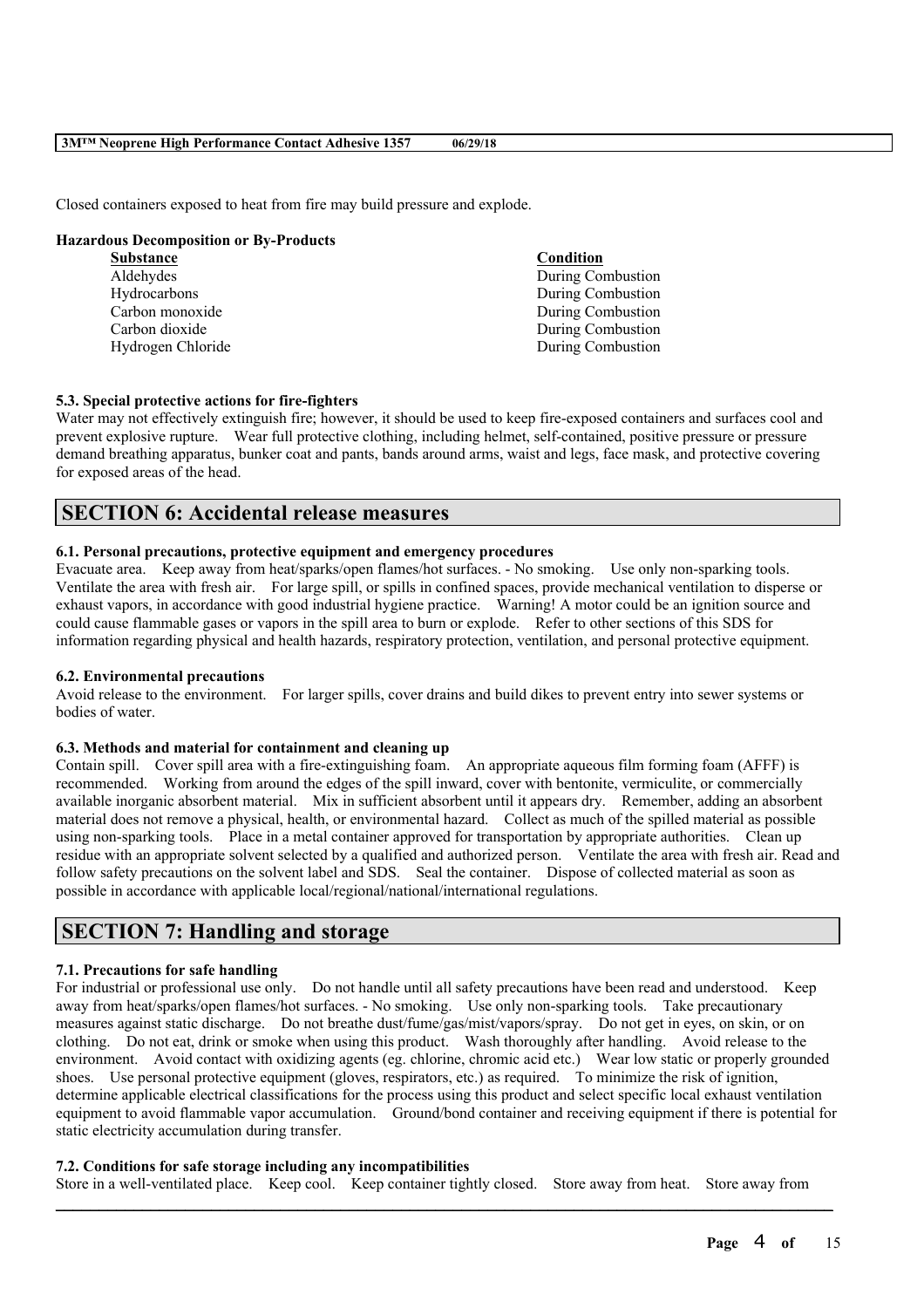acids. Store away from oxidizing agents.

# **SECTION 8: Exposure controls/personal protection**

### **8.1. Control parameters**

### **Occupational exposure limits**

If a component is disclosed in section 3 but does not appear in the table below, an occupational exposure limit is not available for the component.

| Ingredient          | <b>C.A.S. No.</b> | Agency       | Limit type                                         | <b>Additional Comments</b> |
|---------------------|-------------------|--------------|----------------------------------------------------|----------------------------|
| Toluene             | 108-88-3          | <b>ACGIH</b> | $TWA:20$ ppm                                       | A4: Not class, as human    |
|                     |                   |              |                                                    | carcin                     |
| Toluene             | 108-88-3          | <b>OSHA</b>  | TWA:200 ppm;CEIL:300 ppm                           |                            |
| n-Hexane            | $110-54-3$        | <b>ACGIH</b> | $TWA:50$ ppm                                       | <b>SKIN</b>                |
| n-Hexane            | $110-54-3$        | <b>OSHA</b>  | TWA:1800 mg/m3(500 ppm)                            |                            |
| Zinc Oxide          | 1314-13-2         | <b>ACGIH</b> | TWA(respirable fraction):2                         |                            |
|                     |                   |              | mg/m3;STEL(respirable                              |                            |
|                     |                   |              | fraction):10 mg/m3                                 |                            |
| Zinc Oxide          | 1314-13-2         | <b>OSHA</b>  | TWA(as fume):5                                     |                            |
|                     |                   |              | mg/m3;TWA(as total dust):15                        |                            |
|                     |                   |              | mg/m3;TWA(respirable                               |                            |
|                     |                   |              | fraction): $5 \text{ mg/m}$ 3                      |                            |
| Acetone             | $67-64-1$         | <b>ACGIH</b> | TWA:250 ppm;STEL:500 ppm   A4: Not class. as human |                            |
|                     |                   |              |                                                    | carcin                     |
| Acetone             | $67-64-1$         | <b>OSHA</b>  | TWA:2400 mg/m3(1000 ppm)                           |                            |
| Methyl Ethyl Ketone | $78-93-3$         | <b>ACGIH</b> | TWA:200 ppm;STEL:300 ppm                           |                            |
| Methyl Ethyl Ketone | 78-93-3           | <b>OSHA</b>  | TWA:590 mg/m3(200 ppm)                             |                            |
| Rosin               | 8050-09-7         | <b>ACGIH</b> | Limit value not established:                       | Dermal/Respiratory         |
|                     |                   |              |                                                    | Sensitizer, Cntrl all      |
|                     |                   |              |                                                    | exposr-low as possib       |

ACGIH : American Conference of Governmental Industrial Hygienists

AIHA : American Industrial Hygiene Association

CMRG : Chemical Manufacturer's Recommended Guidelines

OSHA : United States Department of Labor - Occupational Safety and Health Administration

TWA: Time-Weighted-Average

STEL: Short Term Exposure Limit

CEIL: Ceiling

#### **8.2. Exposure controls**

### **8.2.1. Engineering controls**

Use general dilution ventilation and/or local exhaust ventilation to control airborne exposures to below relevant Exposure Limits and/or control dust/fume/gas/mist/vapors/spray. If ventilation is not adequate, use respiratory protection equipment. Use explosion-proof ventilation equipment.

### **8.2.2. Personal protective equipment (PPE)**

### **Eye/face protection**

Select and use eye/face protection to prevent contact based on the results of an exposure assessment. The following eye/face protection(s) are recommended: Indirect Vented Goggles

### **Skin/hand protection**

Select and use gloves and/or protective clothing approved to relevant local standards to prevent skin contact based on the results of an exposure assessment. Selection should be based on use factors such as exposure levels, concentration of the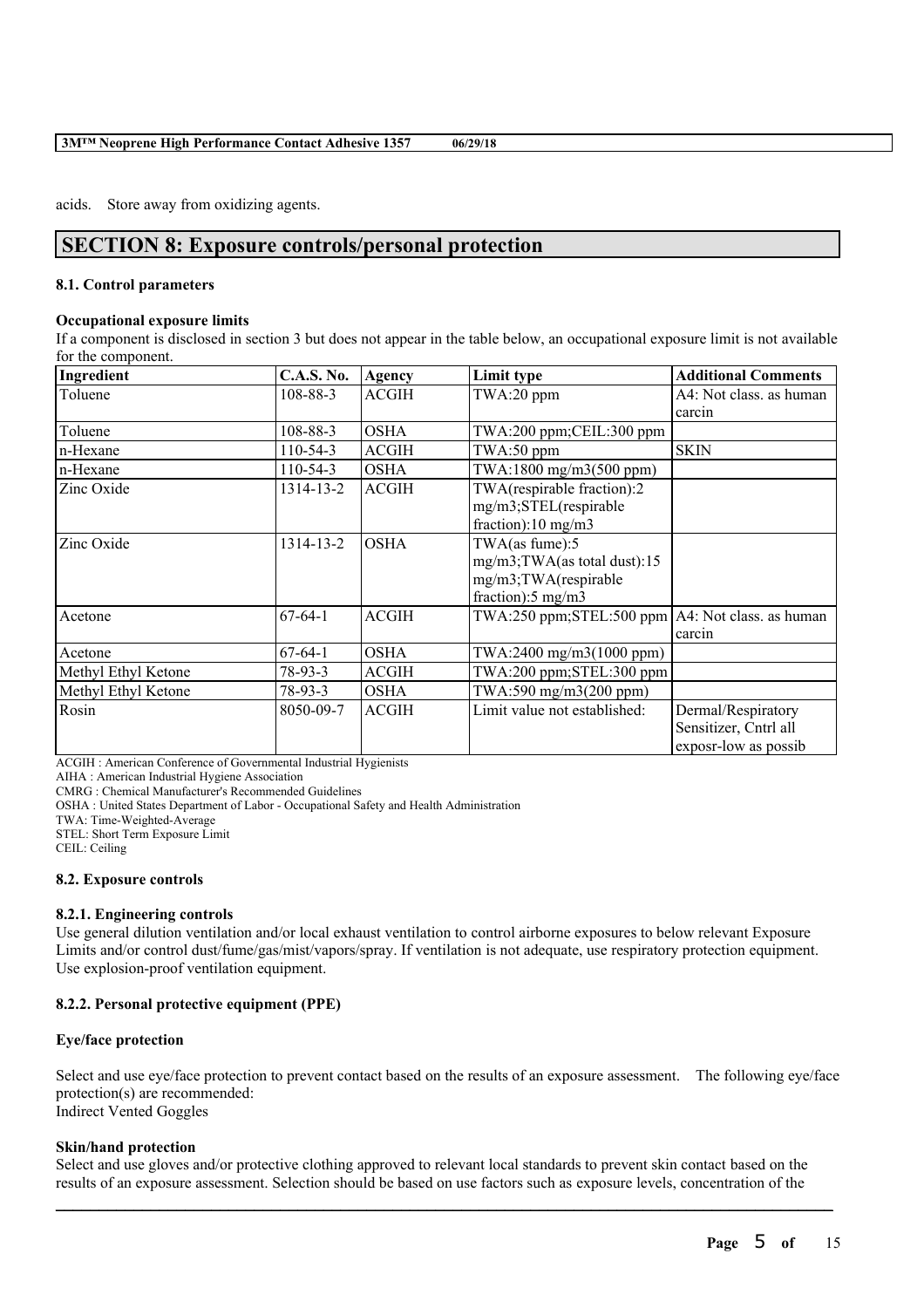| <b>3MTM Neoprene High Performance Contact Adhesive 1357</b> | 06/29/18 |
|-------------------------------------------------------------|----------|
|-------------------------------------------------------------|----------|

substance or mixture, frequency and duration, physical challenges such as temperature extremes, and other use conditions. Consult with your glove and/or protective clothing manufacturer for selection of appropriate compatible gloves/protective clothing. Note: Nitrile gloves may be worn over polymer laminate gloves to improve dexterity. Gloves made from the following material(s) are recommended: Polymer laminate

### **Respiratory protection**

An exposure assessment may be needed to decide if a respirator is required. If a respirator is needed, use respirators as part of a full respiratory protection program. Based on the results of the exposure assessment, select from the following respirator type(s) to reduce inhalation exposure:

Half facepiece or full facepiece air-purifying respirator suitable for organic vapors and particulates

For questions about suitability for a specific application, consult with your respirator manufacturer.

# **SECTION 9: Physical and chemical properties**

### **9.1. Information on basic physical and chemical properties**

| <b>General Physical Form:</b>             | Liquid                                                    |
|-------------------------------------------|-----------------------------------------------------------|
| Odor, Color, Grade:                       | Grey/green, strong petroleum odor.                        |
| <b>Odor threshold</b>                     | No Data Available                                         |
| pН                                        | Not Applicable                                            |
| <b>Melting point</b>                      | Not Applicable                                            |
| <b>Boiling Point</b>                      | >=56 °C [Details: Acetone]                                |
| <b>Flash Point</b>                        | -7 °F [Test Method: Closed Cup] [Details: n-Hexane]       |
| <b>Evaporation rate</b>                   | $>=2$ [Ref Std:WATER=1]                                   |
| <b>Flammability (solid, gas)</b>          | Not Applicable                                            |
| <b>Flammable Limits(LEL)</b>              | $1.0\%$ volume                                            |
| <b>Flammable Limits(UEL)</b>              | $12.8\%$ volume                                           |
| <b>Vapor Pressure</b>                     | $\le$ =185 mmHg [@ 68 °F]                                 |
| <b>Vapor Density</b>                      | 2.0 $[RefStd:AIR=1]$                                      |
| <b>Density</b>                            | $0.815$ g/ml                                              |
| <b>Specific Gravity</b>                   | $0.815$ [Ref Std: WATER=1]                                |
| <b>Solubility in Water</b>                | Slight (less than $10\%$ )                                |
| Solubility- non-water                     | No Data Available                                         |
| Partition coefficient: n-octanol/water    | No Data Available                                         |
| <b>Autoignition temperature</b>           | No Data Available                                         |
| <b>Decomposition temperature</b>          | No Data Available                                         |
| <b>Viscosity</b>                          | 200 - 450 centipoise $\lceil$ ( <i>a</i> ) 27 °C $\rceil$ |
| <b>Hazardous Air Pollutants</b>           | <=13.2 % weight [Test Method:Calculated]                  |
| Molecular weight                          | No Data Available                                         |
| <b>VOC Less H2O &amp; Exempt Solvents</b> | <= 580 g/l [Test Method: calculated SCAQMD rule 443.1]    |
| <b>Solids Content</b>                     | $12 - 25\%$                                               |
|                                           |                                                           |

# **SECTION 10: Stability and reactivity**

#### **10.1. Reactivity**

This material may be reactive with certain agents under certain conditions - see the remaining headings in this section.

 $\mathcal{L}_\mathcal{L} = \mathcal{L}_\mathcal{L} = \mathcal{L}_\mathcal{L} = \mathcal{L}_\mathcal{L} = \mathcal{L}_\mathcal{L} = \mathcal{L}_\mathcal{L} = \mathcal{L}_\mathcal{L} = \mathcal{L}_\mathcal{L} = \mathcal{L}_\mathcal{L} = \mathcal{L}_\mathcal{L} = \mathcal{L}_\mathcal{L} = \mathcal{L}_\mathcal{L} = \mathcal{L}_\mathcal{L} = \mathcal{L}_\mathcal{L} = \mathcal{L}_\mathcal{L} = \mathcal{L}_\mathcal{L} = \mathcal{L}_\mathcal{L}$ 

# **10.2. Chemical stability**

Stable.

### **10.3. Possibility of hazardous reactions**

Hazardous polymerization will not occur.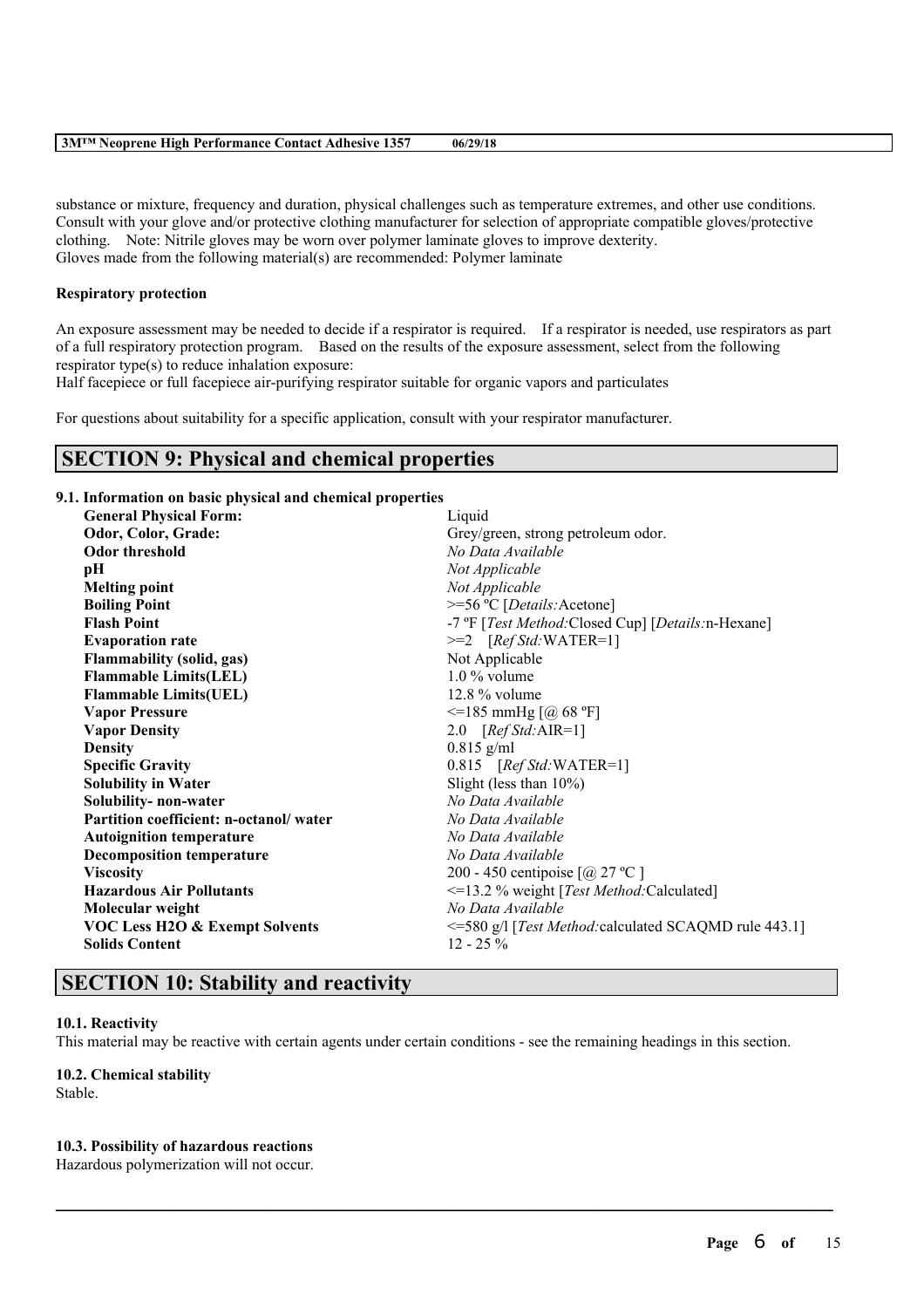**10.4. Conditions to avoid** Heat Sparks and/or flames

# **10.5. Incompatible materials**

Strong oxidizing agents

## **10.6. Hazardous decomposition products**

**Substance Condition**

None known.

Refer to section 5.2 for hazardous decomposition products during combustion.

# **SECTION 11: Toxicological information**

The information below may not be consistent with the material classification in Section 2 if specific ingredient **classifications are mandated by a competent authority. In addition, toxicological data on ingredients may not be** reflected in the material classification and/or the signs and symptoms of exposure, because an ingredient may be present below the threshold for labeling, an ingredient may not be available for exposure, or the data may not be **relevant to the material as a whole.**

### **11.1. Information on Toxicological effects**

**Signs and Symptoms of Exposure**

### Based on test data and/or information on the components, this material may produce the following health effects:

### **Inhalation:**

Respiratory Tract Irritation: Signs/symptoms may include cough, sneezing, nasal discharge, headache, hoarseness, and nose and throat pain.

May cause additional health effects (see below).

### **Skin Contact:**

Skin Irritation: Signs/symptoms may include localized redness, swelling, itching, dryness, cracking, blistering, and pain.

### **Eye Contact:**

Severe Eye Irritation: Signs/symptoms may include significant redness, swelling, pain, tearing, cloudy appearance of the cornea, and impaired vision.

### **Ingestion:**

Gastrointestinal Irritation: Signs/symptoms may include abdominal pain, stomach upset, nausea, vomiting and diarrhea.

May cause additional health effects (see below).

### **Additional Health Effects:**

### **Single exposure may cause target organ effects:**

Central Nervous System (CNS) Depression: Signs/symptoms may include headache, dizziness, drowsiness, incoordination, nausea, slowed reaction time, slurred speech, giddiness, and unconsciousness.

 $\mathcal{L}_\mathcal{L} = \mathcal{L}_\mathcal{L} = \mathcal{L}_\mathcal{L} = \mathcal{L}_\mathcal{L} = \mathcal{L}_\mathcal{L} = \mathcal{L}_\mathcal{L} = \mathcal{L}_\mathcal{L} = \mathcal{L}_\mathcal{L} = \mathcal{L}_\mathcal{L} = \mathcal{L}_\mathcal{L} = \mathcal{L}_\mathcal{L} = \mathcal{L}_\mathcal{L} = \mathcal{L}_\mathcal{L} = \mathcal{L}_\mathcal{L} = \mathcal{L}_\mathcal{L} = \mathcal{L}_\mathcal{L} = \mathcal{L}_\mathcal{L}$ 

### **Prolonged or repeated exposure may cause target organ effects:**

Ocular Effects: Signs/symptoms may include blurred or significantly impaired vision.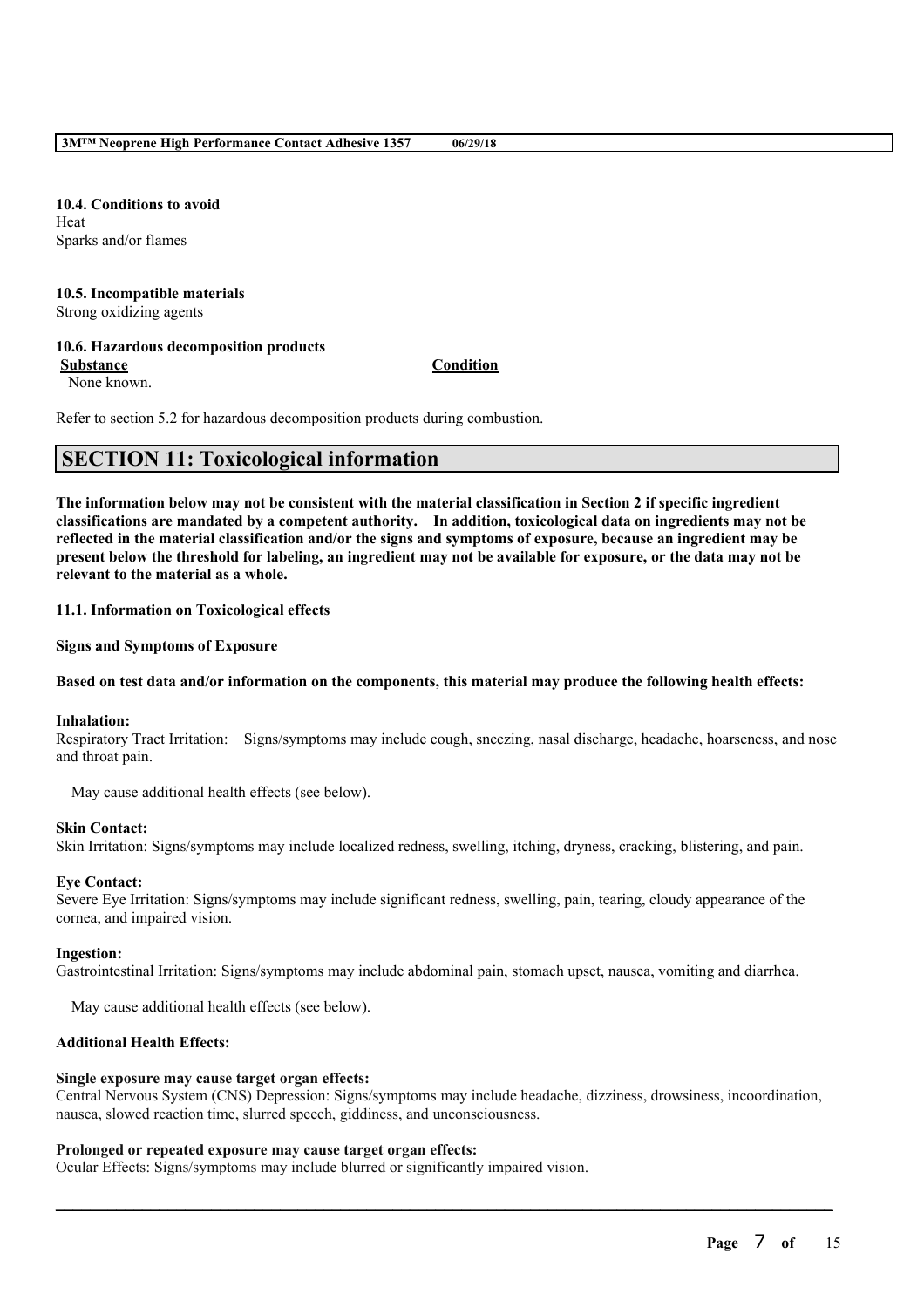Auditory Effects: Signs/symptoms may include hearing impairment, balance dysfunction and ringing in the ears.

Peripheral Neuropathy: Signs/symptoms may include tingling or numbness of the extremities, incoordination, weakness of the hands and feet, tremors and muscle atrophy.

Olfactory Effects: Signs/symptoms may include decreased ability to detect odors and/or complete loss of smell.

Neurological Effects: Signs/symptoms may include personality changes, lack of coordination, sensory loss, tingling or numbness of the extremities, weakness, tremors, and/or changes in blood pressure and heart rate.

### **Reproductive/Developmental Toxicity:**

Contains a chemical or chemicals which can cause birth defects or other reproductive harm.

### **Toxicological Data**

If a component is disclosed in section 3 but does not appear in a table below, either no data are available for that endpoint or the data are not sufficient for classification.

#### **Acute Toxicity**

| Name                                  | Route                         | <b>Species</b> | Value                                                      |
|---------------------------------------|-------------------------------|----------------|------------------------------------------------------------|
| Overall product                       | Dermal                        |                | No data available; calculated $ATE > 5,000$ mg/kg          |
| Overall product                       | Inhalation-<br>Vapor $(4 hr)$ |                | No data available; calculated ATE >50 mg/l                 |
| Overall product                       | Ingestion                     |                | No data available; calculated ATE >5,000 mg/kg             |
| Petroleum Distillate                  | Dermal                        | Rabbit         | $LD50 > 2,000$ mg/kg                                       |
| Petroleum Distillate                  | Inhalation-<br>Vapor (4       | Rat            | LC50 259 mg/l                                              |
|                                       | hours)                        |                |                                                            |
| Petroleum Distillate                  | Ingestion                     | Rat            | $LD50 > 5,000$ mg/kg                                       |
| n-Hexane                              | Dermal                        | Rabbit         | $LD50 > 2,000$ mg/kg                                       |
| n-Hexane                              | Inhalation-                   | Rat            | LC50 170 mg/l                                              |
|                                       | Vapor (4                      |                |                                                            |
|                                       | hours)                        |                |                                                            |
| n-Hexane                              | Ingestion                     | Rat            | $LD50 > 28,700$ mg/kg                                      |
| Acetone                               | Dermal                        | Rabbit         | $LD50 > 15,688$ mg/kg                                      |
| Acetone                               | Inhalation-                   | Rat            | $LC50$ 76 mg/l                                             |
|                                       | Vapor (4                      |                |                                                            |
|                                       | hours)                        |                |                                                            |
| Acetone                               | Ingestion                     | Rat            | LD50 5,800 mg/kg                                           |
| Methyl Ethyl Ketone                   | Dermal                        | Rabbit         | $LD50 > 8,050$ mg/kg                                       |
| Methyl Ethyl Ketone                   | Inhalation-                   | Rat            | LC50 34.5 mg/l                                             |
|                                       | Vapor (4                      |                |                                                            |
| Methyl Ethyl Ketone                   | hours)                        | Rat            |                                                            |
| Polychloroprene                       | Ingestion<br>Dermal           |                | LD50 $2,737$ mg/kg<br>LD50 estimated to be $> 5,000$ mg/kg |
|                                       |                               |                |                                                            |
| Polychloroprene                       | Ingestion                     | Rat            | $LD50 > 20,000$ mg/kg                                      |
| Magnesium Resinate                    | Dermal                        |                | LD50 estimated to be $2,000 - 5,000$ mg/kg                 |
| Magnesium Resinate                    | Ingestion                     |                | LD50 estimated to be $2,000 - 5,000$ mg/kg                 |
| Toluene                               | Dermal                        | Rat            | LD50 12,000 mg/kg                                          |
| Toluene                               | Inhalation-                   | Rat            | $LC50$ 30 mg/l                                             |
|                                       | Vapor (4                      |                |                                                            |
|                                       | hours)                        |                |                                                            |
| Toluene                               | Ingestion                     | Rat            | LD50 5,550 mg/kg                                           |
| $\overline{\text{Zinc }\text{Oxide}}$ | Dermal                        |                | LD50 estimated to be $> 5,000$ mg/kg                       |
| Zinc Oxide                            | Inhalation-                   | Rat            | $LC50 > 5.7$ mg/l                                          |
|                                       | Dust/Mist                     |                |                                                            |
|                                       | (4 hours)                     |                |                                                            |
| Zinc Oxide                            | Ingestion                     | Rat            | $LD50 > 5,000$ mg/kg                                       |
| Rosin                                 | Dermal                        | Rabbit         | $LD50 > 2,500$ mg/kg                                       |
| Rosin                                 | Ingestion                     | Rat            | LD50 7,600 mg/kg                                           |

 $\mathcal{L}_\mathcal{L} = \mathcal{L}_\mathcal{L} = \mathcal{L}_\mathcal{L} = \mathcal{L}_\mathcal{L} = \mathcal{L}_\mathcal{L} = \mathcal{L}_\mathcal{L} = \mathcal{L}_\mathcal{L} = \mathcal{L}_\mathcal{L} = \mathcal{L}_\mathcal{L} = \mathcal{L}_\mathcal{L} = \mathcal{L}_\mathcal{L} = \mathcal{L}_\mathcal{L} = \mathcal{L}_\mathcal{L} = \mathcal{L}_\mathcal{L} = \mathcal{L}_\mathcal{L} = \mathcal{L}_\mathcal{L} = \mathcal{L}_\mathcal{L}$ 

 $ATE = acute$  toxicity estimate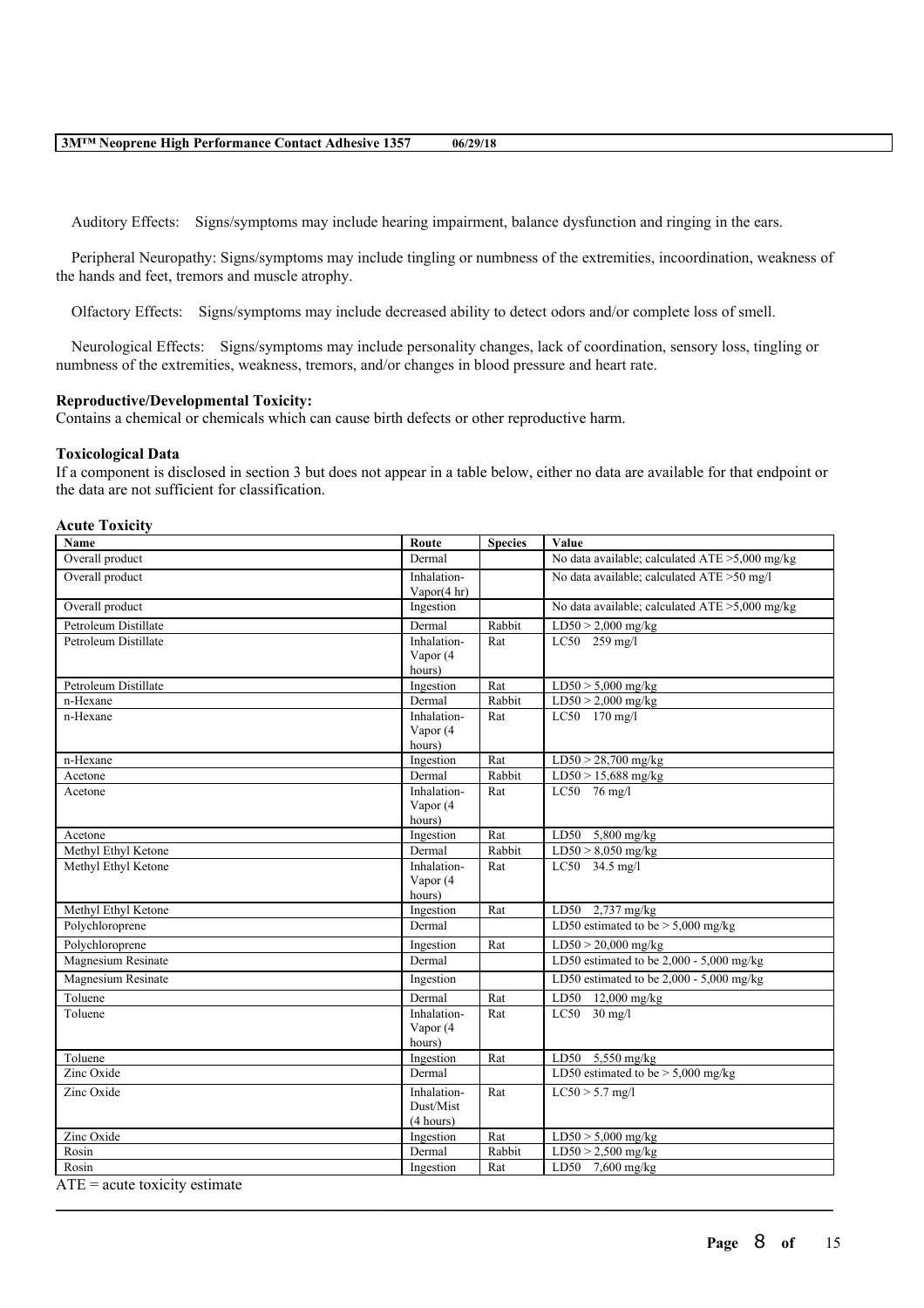## **Skin Corrosion/Irritation**

| Name                 | <b>Species</b> | Value                     |
|----------------------|----------------|---------------------------|
|                      |                |                           |
| Petroleum Distillate | Rabbit         | Irritant                  |
| n-Hexane             | Human          | Mild irritant             |
|                      | and            |                           |
|                      | animal         |                           |
| Acetone              | Mouse          | Minimal irritation        |
| Methyl Ethyl Ketone  | Rabbit         | Minimal irritation        |
| Polychloroprene      | Human          | No significant irritation |
| Toluene              | Rabbit         | Irritant                  |
| Zinc Oxide           | Human          | No significant irritation |
|                      | and            |                           |
|                      | animal         |                           |
| Rosin                | Rabbit         | No significant irritation |

## **Serious Eye Damage/Irritation**

| Name                 | <b>Species</b> | Value                     |
|----------------------|----------------|---------------------------|
|                      |                |                           |
| Petroleum Distillate | Rabbit         | Mild irritant             |
| n-Hexane             | Rabbit         | Mild irritant             |
| Acetone              | Rabbit         | Severe irritant           |
| Methyl Ethyl Ketone  | Rabbit         | Severe irritant           |
| Polychloroprene      | Professio      | No significant irritation |
|                      | nal            |                           |
|                      | judgeme        |                           |
|                      | nt             |                           |
| Toluene              | Rabbit         | Moderate irritant         |
| Zinc Oxide           | Rabbit         | Mild irritant             |
| Rosin                | Rabbit         | Mild irritant             |

## **Skin Sensitization**

| Name                 | <b>Species</b> | Value          |
|----------------------|----------------|----------------|
| Petroleum Distillate | Guinea         | Not classified |
|                      | pig            |                |
| n-Hexane             | Human          | Not classified |
| Toluene              | Guinea         | Not classified |
|                      | pig            |                |
| Zinc Oxide           | Guinea         | Not classified |
|                      | pig            |                |
| Rosin                | Guinea         | Sensitizing    |
|                      | pig            |                |

## **Respiratory Sensitization**

| Name  | <b>Species</b> | Value                            |
|-------|----------------|----------------------------------|
| Rosin | Human          | $\cdot$ $\sim$<br>Not classified |

## **Germ Cell Mutagenicity**

| <b>Name</b><br>Value<br>Route |          |                                                                                 |  |
|-------------------------------|----------|---------------------------------------------------------------------------------|--|
|                               |          |                                                                                 |  |
| Petroleum Distillate          | In Vitro | Not mutagenic                                                                   |  |
| n-Hexane                      | In Vitro | Not mutagenic                                                                   |  |
| n-Hexane                      | In vivo  | Not mutagenic                                                                   |  |
| Acetone                       | In vivo  | Not mutagenic                                                                   |  |
| Acetone                       | In Vitro | Some positive data exist, but the data are not<br>sufficient for classification |  |
| Methyl Ethyl Ketone           | In Vitro | Not mutagenic                                                                   |  |
| Toluene                       | In Vitro | Not mutagenic                                                                   |  |
| Toluene                       | In vivo  | Not mutagenic                                                                   |  |
| Zinc Oxide                    | In Vitro | Some positive data exist, but the data are not<br>sufficient for classification |  |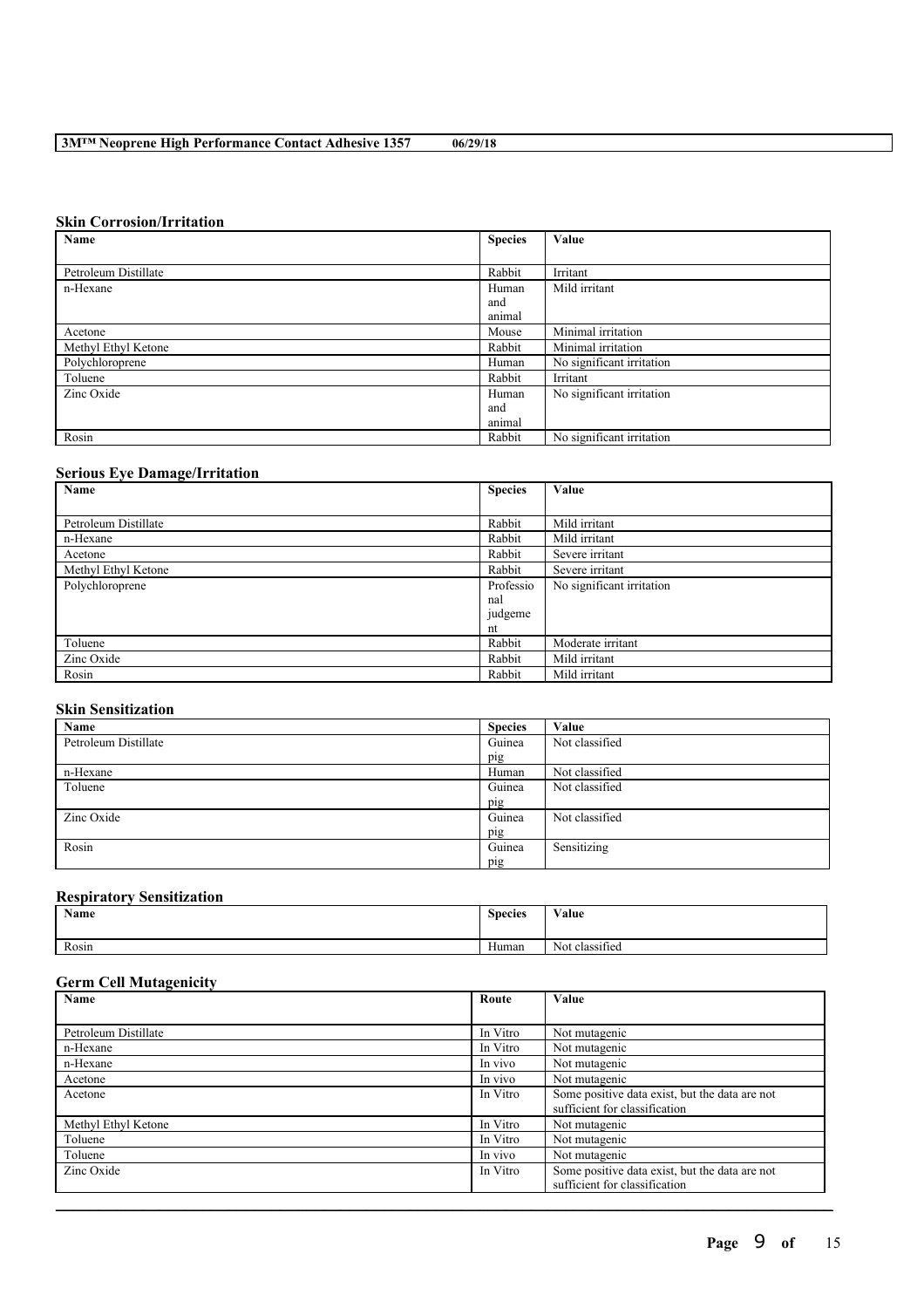| $\sim$<br>Zinc<br>' )xide | V <sub>1V</sub> | not<br>exist<br>a are<br>the.<br>data<br>but<br>data<br>some<br>DOSI<br>classification<br>tor<br><b>SID</b><br>$t$ <sub>101</sub> $e$ n |
|---------------------------|-----------------|-----------------------------------------------------------------------------------------------------------------------------------------|
|                           |                 |                                                                                                                                         |

## **Carcinogenicity**

 $\overline{\phantom{a}}$ 

| Name                | Route      | <b>Species</b> | Value                                          |
|---------------------|------------|----------------|------------------------------------------------|
| n-Hexane            | Dermal     | Mouse          | Not carcinogenic                               |
| n-Hexane            | Inhalation | Mouse          | Some positive data exist, but the data are not |
|                     |            |                | sufficient for classification                  |
| Acetone             | Not        | Multiple       | Not carcinogenic                               |
|                     | Specified  | animal         |                                                |
|                     |            | species        |                                                |
| Methyl Ethyl Ketone | Inhalation | Human          | Not carcinogenic                               |
| Toluene             | Dermal     | Mouse          | Some positive data exist, but the data are not |
|                     |            |                | sufficient for classification                  |
| Toluene             | Ingestion  | Rat            | Some positive data exist, but the data are not |
|                     |            |                | sufficient for classification                  |
| Toluene             | Inhalation | Mouse          | Some positive data exist, but the data are not |
|                     |            |                | sufficient for classification                  |

## **Reproductive Toxicity**

## **Reproductive and/or Developmental Effects**

| <b>Name</b>         | Route      | Value                                                 | <b>Species</b>                | <b>Test Result</b>              | <b>Exposure</b><br><b>Duration</b>    |
|---------------------|------------|-------------------------------------------------------|-------------------------------|---------------------------------|---------------------------------------|
| n-Hexane            | Ingestion  | Not classified for development                        | Mouse                         | <b>NOAEL 2,200</b><br>mg/kg/day | during<br>organogenesi<br>S           |
| n-Hexane            | Inhalation | Not classified for development                        | Rat                           | NOAEL 0.7<br>mg/l               | during<br>gestation                   |
| n-Hexane            | Ingestion  | Toxic to male reproduction                            | Rat                           | <b>NOAEL 1,140</b><br>mg/kg/day | 90 days                               |
| n-Hexane            | Inhalation | Toxic to male reproduction                            | Rat                           | LOAEL 3.52<br>mg/l              | 28 days                               |
| Acetone             | Ingestion  | Not classified for male reproduction                  | Rat                           | <b>NOAEL 1,700</b><br>mg/kg/day | 13 weeks                              |
| Acetone             | Inhalation | Not classified for development                        | Rat                           | <b>NOAEL 5.2</b><br>mg/l        | during<br>organogenesi<br>S           |
| Methyl Ethyl Ketone | Inhalation | Not classified for development                        | Rat                           | <b>LOAEL 8.8</b><br>mg/l        | during<br>gestation                   |
| Toluene             | Inhalation | Not classified for female reproduction                | Human                         | <b>NOAEL Not</b><br>available   | occupational<br>exposure              |
| Toluene             | Inhalation | Not classified for male reproduction                  | Rat                           | <b>NOAEL 2.3</b><br>mg/l        | 1 generation                          |
| Toluene             | Ingestion  | Toxic to development                                  | Rat                           | <b>LOAEL 520</b><br>mg/kg/day   | during<br>gestation                   |
| Toluene             | Inhalation | Toxic to development                                  | Human                         | NOAEL Not<br>available          | poisoning<br>and/or abuse             |
| Zinc Oxide          | Ingestion  | Not classified for reproduction and/or<br>development | Multiple<br>animal<br>species | <b>NOAEL 125</b><br>mg/kg/day   | premating $\&$<br>during<br>gestation |

# **Target Organ(s)**

## **Specific Target Organ Toxicity - single exposure**

| Name                 | Route      | Target Organ(s)        | Value                             | <b>Species</b> | <b>Test Result</b> | <b>Exposure</b> |
|----------------------|------------|------------------------|-----------------------------------|----------------|--------------------|-----------------|
|                      |            |                        |                                   |                |                    | <b>Duration</b> |
| Petroleum Distillate | Inhalation | central nervous        | May cause drowsiness or           | Human          | <b>NOAEL Not</b>   |                 |
|                      |            | system depression      | dizziness                         | and            | available          |                 |
|                      |            |                        |                                   | animal         |                    |                 |
| Petroleum Distillate | Inhalation | respiratory irritation | Some positive data exist, but the |                | <b>NOAEL Not</b>   |                 |
|                      |            |                        | data are not sufficient for       |                | available          |                 |
|                      |            |                        | classification                    |                |                    |                 |
| Petroleum Distillate | Ingestion  | central nervous        | May cause drowsiness or           | Professio      | <b>NOAEL Not</b>   |                 |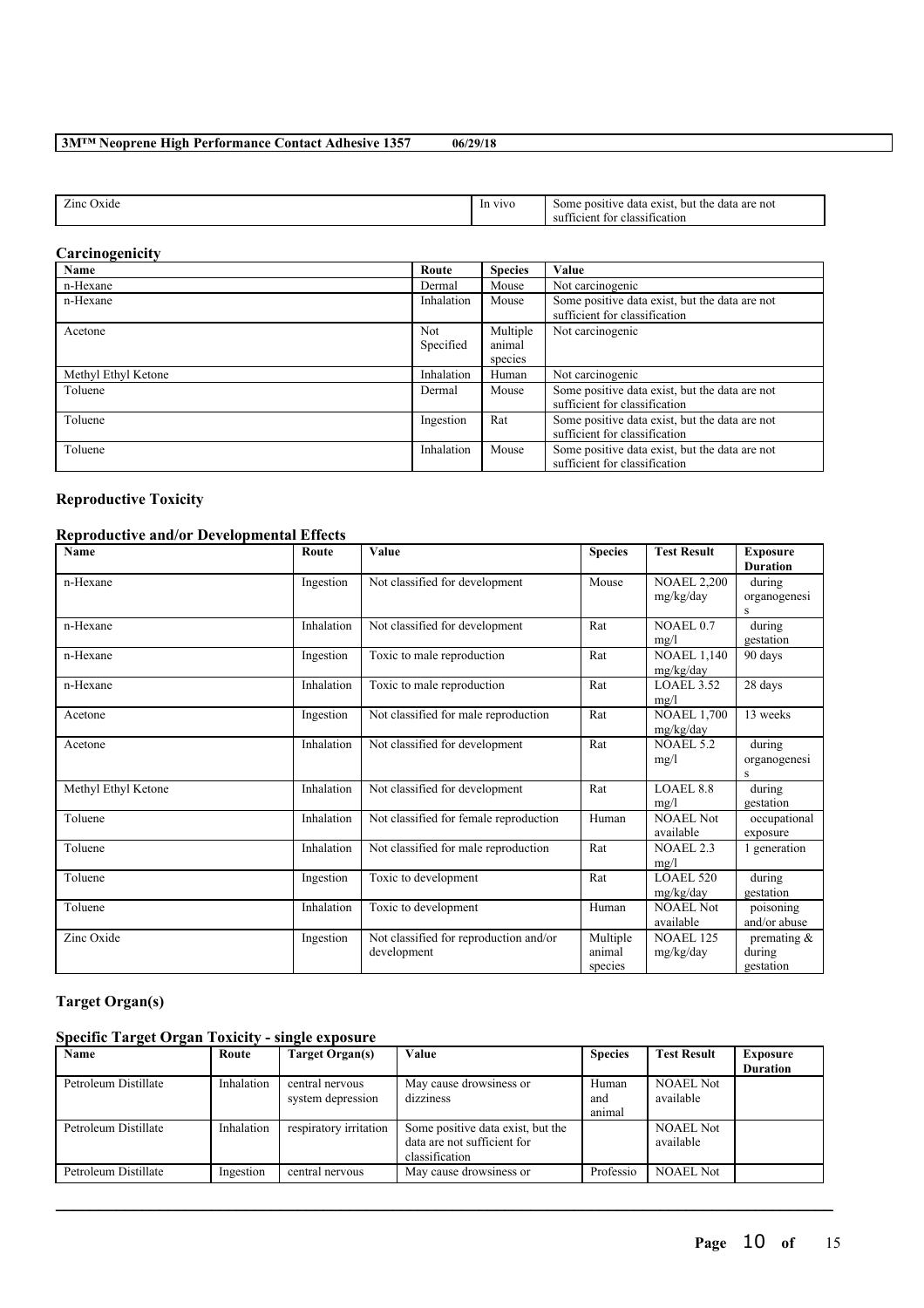|                     |            | system depression                    | dizziness                                                                          | nal<br>judgeme<br>nt              | available                     |                           |
|---------------------|------------|--------------------------------------|------------------------------------------------------------------------------------|-----------------------------------|-------------------------------|---------------------------|
| n-Hexane            | Inhalation | central nervous<br>system depression | May cause drowsiness or<br>dizziness                                               | Human                             | <b>NOAEL Not</b><br>available | not available             |
| n-Hexane            | Inhalation | respiratory irritation               | Some positive data exist, but the<br>data are not sufficient for<br>classification | Rabbit                            | <b>NOAEL Not</b><br>available | 8 hours                   |
| n-Hexane            | Inhalation | respiratory system                   | Not classified                                                                     | Rat                               | <b>NOAEL 24.6</b><br>mg/l     | 8 hours                   |
| Acetone             | Inhalation | central nervous<br>system depression | May cause drowsiness or<br>dizziness                                               | Human                             | <b>NOAEL Not</b><br>available |                           |
| Acetone             | Inhalation | respiratory irritation               | Some positive data exist, but the<br>data are not sufficient for<br>classification | Human                             | <b>NOAEL Not</b><br>available |                           |
| Acetone             | Inhalation | immune system                        | Not classified                                                                     | Human                             | <b>NOAEL 1.19</b><br>mg/l     | 6 hours                   |
| Acetone             | Inhalation | liver                                | Not classified                                                                     | Guinea<br>pig                     | <b>NOAEL Not</b><br>available |                           |
| Acetone             | Ingestion  | central nervous<br>system depression | May cause drowsiness or<br>dizziness                                               | Human                             | <b>NOAEL</b> Not<br>available | poisoning<br>and/or abuse |
| Methyl Ethyl Ketone | Inhalation | central nervous<br>system depression | May cause drowsiness or<br>dizziness                                               | official<br>classifica<br>tion    | <b>NOAEL Not</b><br>available |                           |
| Methyl Ethyl Ketone | Inhalation | respiratory irritation               | Some positive data exist, but the<br>data are not sufficient for<br>classification | Human                             | <b>NOAEL Not</b><br>available |                           |
| Methyl Ethyl Ketone | Ingestion  | central nervous<br>system depression | May cause drowsiness or<br>dizziness                                               | Professio<br>nal<br>judgeme<br>nt | <b>NOAEL Not</b><br>available |                           |
| Methyl Ethyl Ketone | Ingestion  | liver                                | Not classified                                                                     | Rat                               | NOAEL Not<br>available        | not applicable            |
| Methyl Ethyl Ketone | Ingestion  | kidney and/or<br>bladder             | Not classified                                                                     | Rat                               | <b>LOAEL</b><br>$1,080$ mg/kg | not applicable            |
| Toluene             | Inhalation | central nervous<br>system depression | May cause drowsiness or<br>dizziness                                               | Human                             | <b>NOAEL Not</b><br>available |                           |
| Toluene             | Inhalation | respiratory irritation               | Some positive data exist, but the<br>data are not sufficient for<br>classification | Human                             | <b>NOAEL Not</b><br>available |                           |
| Toluene             | Inhalation | immune system                        | Not classified                                                                     | Mouse                             | <b>NOAEL</b><br>$0.004$ mg/l  | 3 hours                   |
| Toluene             | Ingestion  | central nervous<br>system depression | May cause drowsiness or<br>dizziness                                               | Human                             | <b>NOAEL Not</b><br>available | poisoning<br>and/or abuse |

## **Specific Target Organ Toxicity - repeated exposure**

| Name     | Route      | Target Organ(s)                            | Value                                                                              | <b>Species</b> | <b>Test Result</b>                 | <b>Exposure</b><br><b>Duration</b> |
|----------|------------|--------------------------------------------|------------------------------------------------------------------------------------|----------------|------------------------------------|------------------------------------|
| n-Hexane | Inhalation | peripheral nervous<br>system               | Causes damage to organs through<br>prolonged or repeated exposure                  | Human          | <b>NOAEL Not</b><br>available      | occupational<br>exposure           |
| n-Hexane | Inhalation | respiratory system                         | Some positive data exist, but the<br>data are not sufficient for<br>classification | Mouse          | LOAEL 1.76<br>mg/l                 | 13 weeks                           |
| n-Hexane | Inhalation | liver                                      | Not classified                                                                     | Rat            | <b>NOAEL Not</b><br>available      | 6 months                           |
| n-Hexane | Inhalation | kidney and/or<br>bladder                   | Not classified                                                                     | Rat            | <b>LOAEL 1.76</b><br>mg/l          | 6 months                           |
| n-Hexane | Inhalation | hematopoietic<br>system                    | Not classified                                                                     | Mouse          | <b>NOAEL 35.2</b><br>mg/l          | 13 weeks                           |
| n-Hexane | Inhalation | auditory system<br>immune system  <br>eyes | Not classified                                                                     | Human          | NOAEL Not<br>available             | occupational<br>exposure           |
| n-Hexane | Inhalation | heart   skin  <br>endocrine system         | Not classified                                                                     | Rat            | <b>NOAEL 1.76</b><br>mg/l          | 6 months                           |
| n-Hexane | Ingestion  | peripheral nervous<br>system               | Some positive data exist, but the<br>data are not sufficient for<br>classification | Rat            | <b>NOAEL</b><br>1,140<br>mg/kg/day | 90 days                            |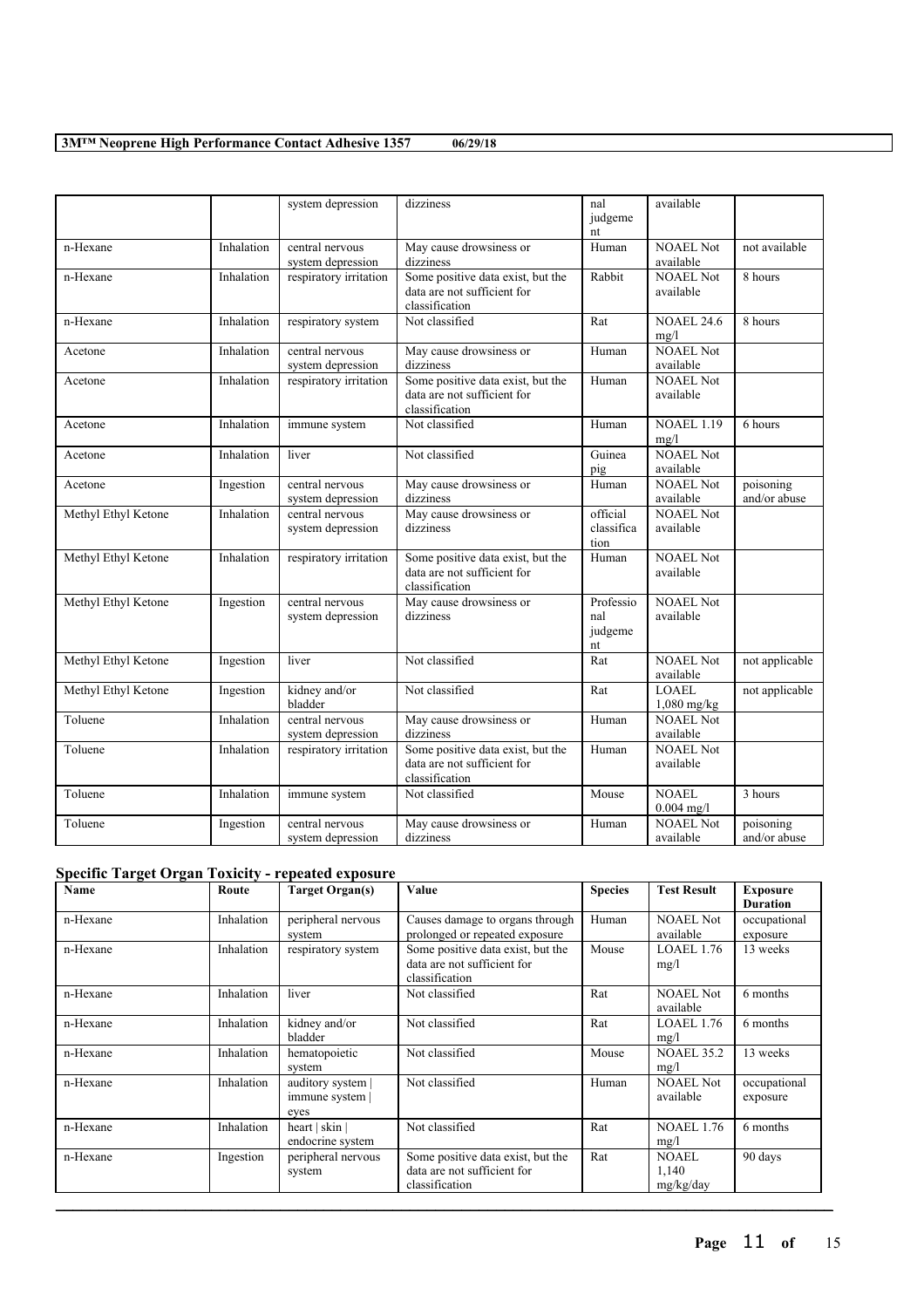| n-Hexane            | Ingestion  | endocrine system  <br>hematopoietic<br>system   liver  <br>immune system  <br>kidney and/or<br>bladder                                                                                   | Not classified                                                                     | Rat           | <b>NOAEL Not</b><br>available          | 13 weeks                  |
|---------------------|------------|------------------------------------------------------------------------------------------------------------------------------------------------------------------------------------------|------------------------------------------------------------------------------------|---------------|----------------------------------------|---------------------------|
| Acetone             | Dermal     | eyes                                                                                                                                                                                     | Not classified                                                                     | Guinea<br>pig | <b>NOAEL Not</b><br>available          | 3 weeks                   |
| Acetone             | Inhalation | hematopoietic<br>system                                                                                                                                                                  | Not classified                                                                     | Human         | <b>NOAEL 3</b><br>mg/l                 | 6 weeks                   |
| Acetone             | Inhalation | immune system                                                                                                                                                                            | Not classified                                                                     | Human         | <b>NOAEL 1.19</b><br>mg/l              | 6 days                    |
| Acetone             | Inhalation | kidney and/or<br>bladder                                                                                                                                                                 | Not classified                                                                     | Guinea<br>pig | <b>NOAEL 119</b><br>mg/l               | not available             |
| Acetone             | Inhalation | heart   liver                                                                                                                                                                            | Not classified                                                                     | Rat           | <b>NOAEL 45</b><br>mg/l                | 8 weeks                   |
| Acetone             | Ingestion  | kidney and/or<br>bladder                                                                                                                                                                 | Not classified                                                                     | Rat           | <b>NOAEL 900</b><br>mg/kg/day          | 13 weeks                  |
| Acetone             | Ingestion  | heart                                                                                                                                                                                    | Not classified                                                                     | Rat           | <b>NOAEL</b><br>2,500<br>mg/kg/day     | 13 weeks                  |
| Acetone             | Ingestion  | hematopoietic<br>system                                                                                                                                                                  | Not classified                                                                     | Rat           | <b>NOAEL 200</b><br>mg/kg/day          | 13 weeks                  |
| Acetone             | Ingestion  | liver                                                                                                                                                                                    | Not classified                                                                     | Mouse         | <b>NOAEL</b><br>3,896<br>mg/kg/day     | 14 days                   |
| Acetone             | Ingestion  | eyes                                                                                                                                                                                     | Not classified                                                                     | Rat           | <b>NOAEL</b><br>3,400<br>mg/kg/day     | 13 weeks                  |
| Acetone             | Ingestion  | respiratory system                                                                                                                                                                       | Not classified                                                                     | Rat           | <b>NOAEL</b><br>2,500<br>mg/kg/day     | 13 weeks                  |
| Acetone             | Ingestion  | muscles                                                                                                                                                                                  | Not classified                                                                     | Rat           | <b>NOAEL</b><br>$2,500$ mg/kg          | 13 weeks                  |
| Acetone             | Ingestion  | skin   bone, teeth,<br>nails, and/or hair                                                                                                                                                | Not classified                                                                     | Mouse         | <b>NOAEL</b><br>11,298<br>mg/kg/day    | 13 weeks                  |
| Methyl Ethyl Ketone | Dermal     | nervous system                                                                                                                                                                           | Not classified                                                                     | Guinea<br>pig | <b>NOAEL Not</b><br>available          | 31 weeks                  |
| Methyl Ethyl Ketone | Inhalation | liver   kidney and/or<br>bladder   heart  <br>endocrine system  <br>gastrointestinal tract<br>bone, teeth, nails,<br>and/or hair<br>hematopoietic<br>system   immune<br>system   muscles | Not classified                                                                     | Rat           | <b>NOAEL 14.7</b><br>mg/l              | 90 days                   |
| Methyl Ethyl Ketone | Ingestion  | liver                                                                                                                                                                                    | Not classified                                                                     | Rat           | <b>NOAEL Not</b><br>available          | 7 days                    |
| Methyl Ethyl Ketone | Ingestion  | nervous system                                                                                                                                                                           | Not classified                                                                     | Rat           | NOAEL 173<br>mg/kg/day                 | 90 days                   |
| Toluene             | Inhalation | auditory system<br>nervous system  <br>eyes   olfactory<br>system                                                                                                                        | Causes damage to organs through<br>prolonged or repeated exposure                  | Human         | <b>NOAEL Not</b><br>available          | poisoning<br>and/or abuse |
| Toluene             | Inhalation | respiratory system                                                                                                                                                                       | Some positive data exist, but the<br>data are not sufficient for<br>classification | Rat           | LOAEL 2.3<br>mg/l                      | 15 months                 |
| Toluene             | Inhalation | heart   liver   kidney<br>and/or bladder                                                                                                                                                 | Not classified                                                                     | Rat           | <b>NOAEL 11.3</b><br>mg/l              | 15 weeks                  |
| Toluene             | Inhalation | endocrine system                                                                                                                                                                         | Not classified                                                                     | Rat           | <b>NOAEL 1.1</b><br>mg/l               | 4 weeks                   |
| Toluene             | Inhalation | immune system                                                                                                                                                                            | Not classified                                                                     | Mouse         | <b>NOAEL Not</b><br>available          | 20 days                   |
| Toluene             | Inhalation | bone, teeth, nails,<br>and/or hair                                                                                                                                                       | Not classified                                                                     | Mouse         | $\overline{\text{NOA}}$ EL 1.1<br>mg/l | 8 weeks                   |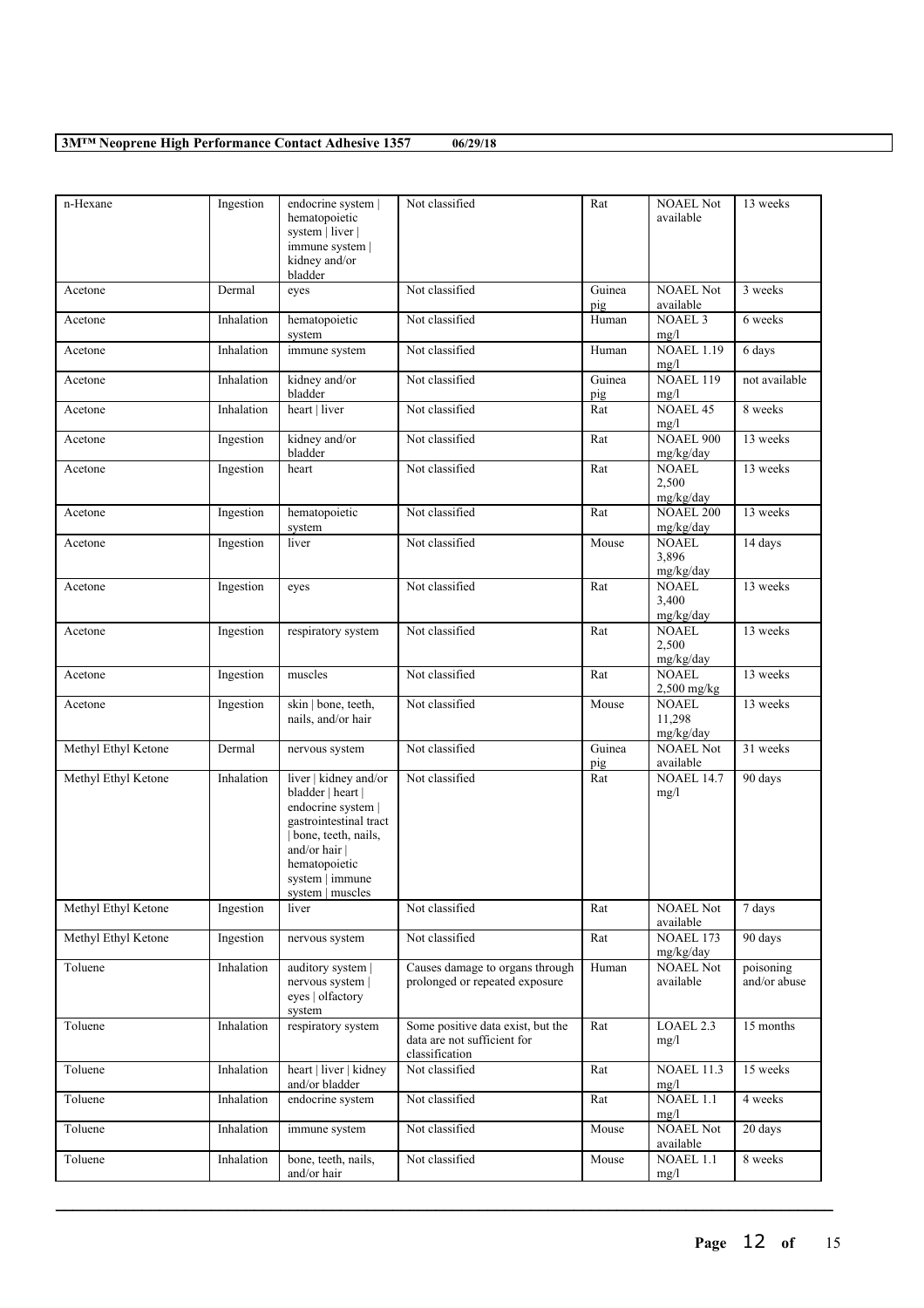| Toluene    | Inhalation | hematopoietic<br>system   vascular<br>system                             | Not classified                                                                     | Human                         | NOAEL Not<br>available             | occupational<br>exposure |
|------------|------------|--------------------------------------------------------------------------|------------------------------------------------------------------------------------|-------------------------------|------------------------------------|--------------------------|
| Toluene    | Inhalation | gastrointestinal tract                                                   | Not classified                                                                     | Multiple<br>animal<br>species | <b>NOAEL 11.3</b><br>mg/l          | 15 weeks                 |
| Toluene    | Ingestion  | nervous system                                                           | Some positive data exist, but the<br>data are not sufficient for<br>classification | Rat                           | <b>NOAEL 625</b><br>mg/kg/day      | 13 weeks                 |
| Toluene    | Ingestion  | heart                                                                    | Not classified                                                                     | Rat                           | <b>NOAEL</b><br>2,500<br>mg/kg/day | 13 weeks                 |
| Toluene    | Ingestion  | liver   kidney and/or<br>bladder                                         | Not classified                                                                     | Multiple<br>animal<br>species | <b>NOAEL</b><br>2,500<br>mg/kg/day | 13 weeks                 |
| Toluene    | Ingestion  | hematopoietic<br>system                                                  | Not classified                                                                     | Mouse                         | <b>NOAEL 600</b><br>mg/kg/day      | 14 days                  |
| Toluene    | Ingestion  | endocrine system                                                         | Not classified                                                                     | Mouse                         | <b>NOAEL 105</b><br>mg/kg/day      | 28 days                  |
| Toluene    | Ingestion  | immune system                                                            | Not classified                                                                     | Mouse                         | <b>NOAEL 105</b><br>mg/kg/day      | 4 weeks                  |
| Zinc Oxide | Ingestion  | nervous system                                                           | Not classified                                                                     | Rat                           | <b>NOAEL 600</b><br>mg/kg/day      | 10 days                  |
| Zinc Oxide | Ingestion  | endocrine system  <br>hematopoietic<br>system   kidney<br>and/or bladder | Not classified                                                                     | Other                         | <b>NOAEL 500</b><br>mg/kg/day      | 6 months                 |

#### **Aspiration Hazard**

| Name                 | Value             |
|----------------------|-------------------|
| Petroleum Distillate | Aspiration hazard |
| n-Hexane             | Aspiration hazard |
| Toluene              | Aspiration hazard |

Please contact the address or phone number listed on the first page of the SDS for additional toxicological information **on this material and/or its components.**

# **SECTION 12: Ecological information**

### **Ecotoxicological information**

Please contact the address or phone number listed on the first page of the SDS for additional ecotoxicological information on this material and/or its components.

## **Chemical fate information**

Please contact the address or phone number listed on the first page of the SDS for additional chemical fate information on this material and/or its components.

# **SECTION 13: Disposal considerations**

#### **13.1. Disposal methods**

Dispose of contents/ container in accordance with the local/regional/national/international regulations.

Incinerate in a permitted waste incineration facility. Combustion products will include halogen acid (HCl/HF/HBr). Facility must be capable of handling halogenated materials. As a disposal alternative, utilize an acceptable permitted waste disposal facility. Empty drums/barrels/containers used for transporting and handling hazardous chemicals (chemical substances/mixtures/preparations classified as Hazardous as per applicable regulations) shall be considered, stored, treated & disposed of as hazardous wastes unless otherwise defined by applicable waste regulations. Consult with the respective regulating authorities to determine the available treatment and disposal facilities.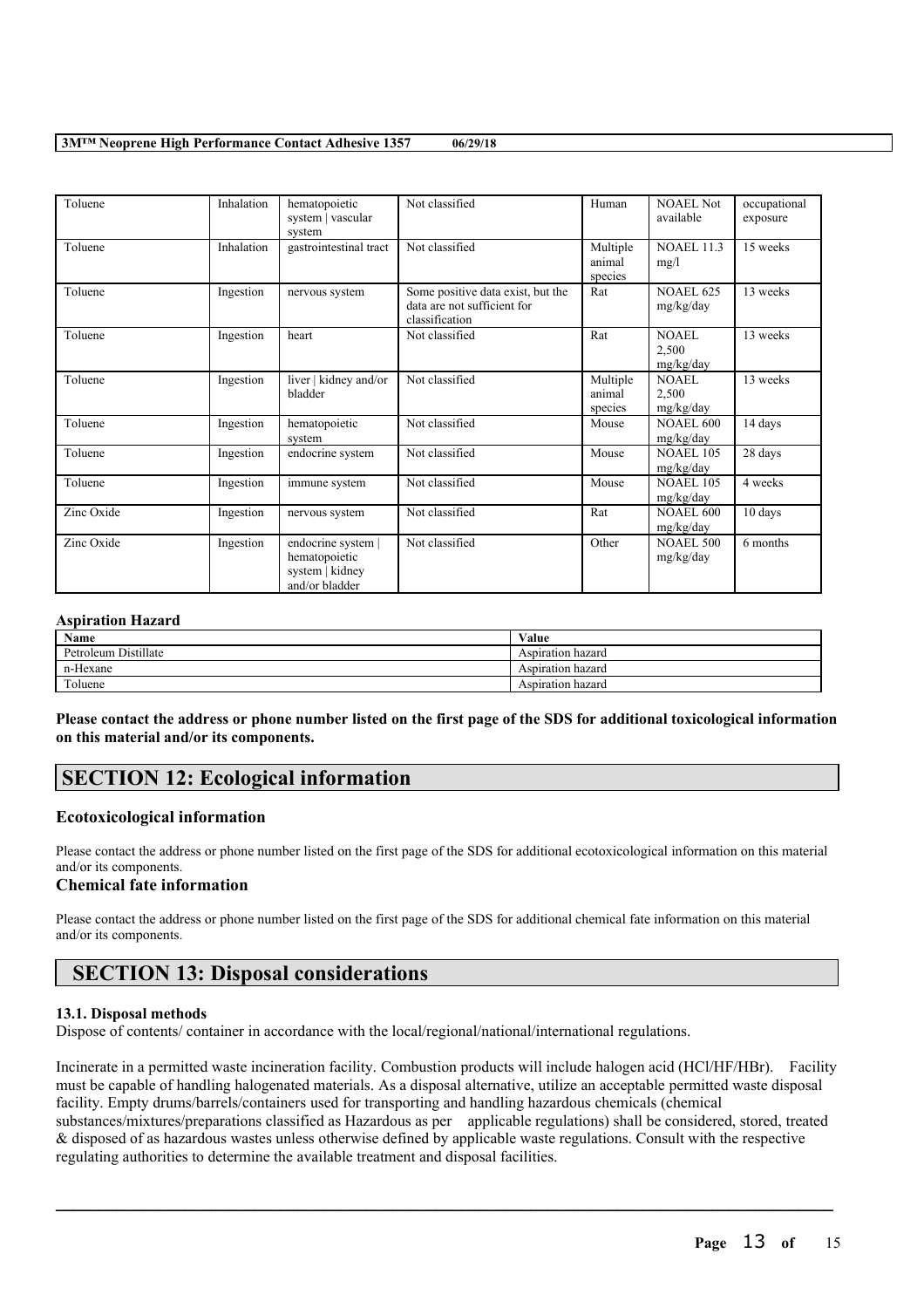**EPA Hazardous Waste Number (RCRA):** D001 (Ignitable), D035 (Methyl ethyl ketone)

# **SECTION 14: Transport Information**

For Transport Information, please visit http://3M.com/Transportinfo or call 1-800-364-3577 or 651-737-6501.

# **SECTION 15: Regulatory information**

### **15.1. US Federal Regulations**

Contact 3M for more information.

### **EPCRA 311/312 Hazard Classifications:**

**Physical Hazards**

Flammable (gases, aerosols, liquids, or solids)

| <b>Health Hazards</b>                                        |  |
|--------------------------------------------------------------|--|
| Reproductive toxicity                                        |  |
| Serious eye damage or eye irritation                         |  |
| Skin Corrosion or Irritation                                 |  |
| Specific target organ toxicity (single or repeated exposure) |  |

### Section 313 Toxic Chemicals subject to the reporting requirements of that section and 40 CFR part 372 (EPCRA):

| Ingredient        | C.A.S. No | $\%$ by Wt             |
|-------------------|-----------|------------------------|
| Toluene           | 108-88-3  | Trade Secret $\leq 10$ |
| n-Hexane          | 110-54-3  | Trade Secret 5 - 20    |
| n-Hexane (Hexane) | 110-54-3  | -20<br>$\sim$ $-$      |

#### **15.2. State Regulations**

Contact 3M for more information.

#### **15.3. Chemical Inventories**

The components of this product are in compliance with the chemical notification requirements of TSCA. All required components of this product are listed on the active portion of the TSCA Inventory.

Contact 3M for more information.

#### **15.4. International Regulations**

Contact 3M for more information.

**This SDS has been prepared to meet the U.S. OSHA Hazard Communication Standard, 29 CFR 1910.1200.**

# **SECTION 16: Other information**

## **NFPA Hazard Classification**

**Health:** 2 **Flammability:** 3 **Instability:** 0 **Special Hazards:** None

National Fire Protection Association (NFPA) hazard ratings are designed for use by emergency response personnel to address the hazards that are presented by short-term, acute exposure to a material under conditions of fire, spill, or similar emergencies. Hazard ratings are primarily based on the inherent physical and toxic properties of the material but also include